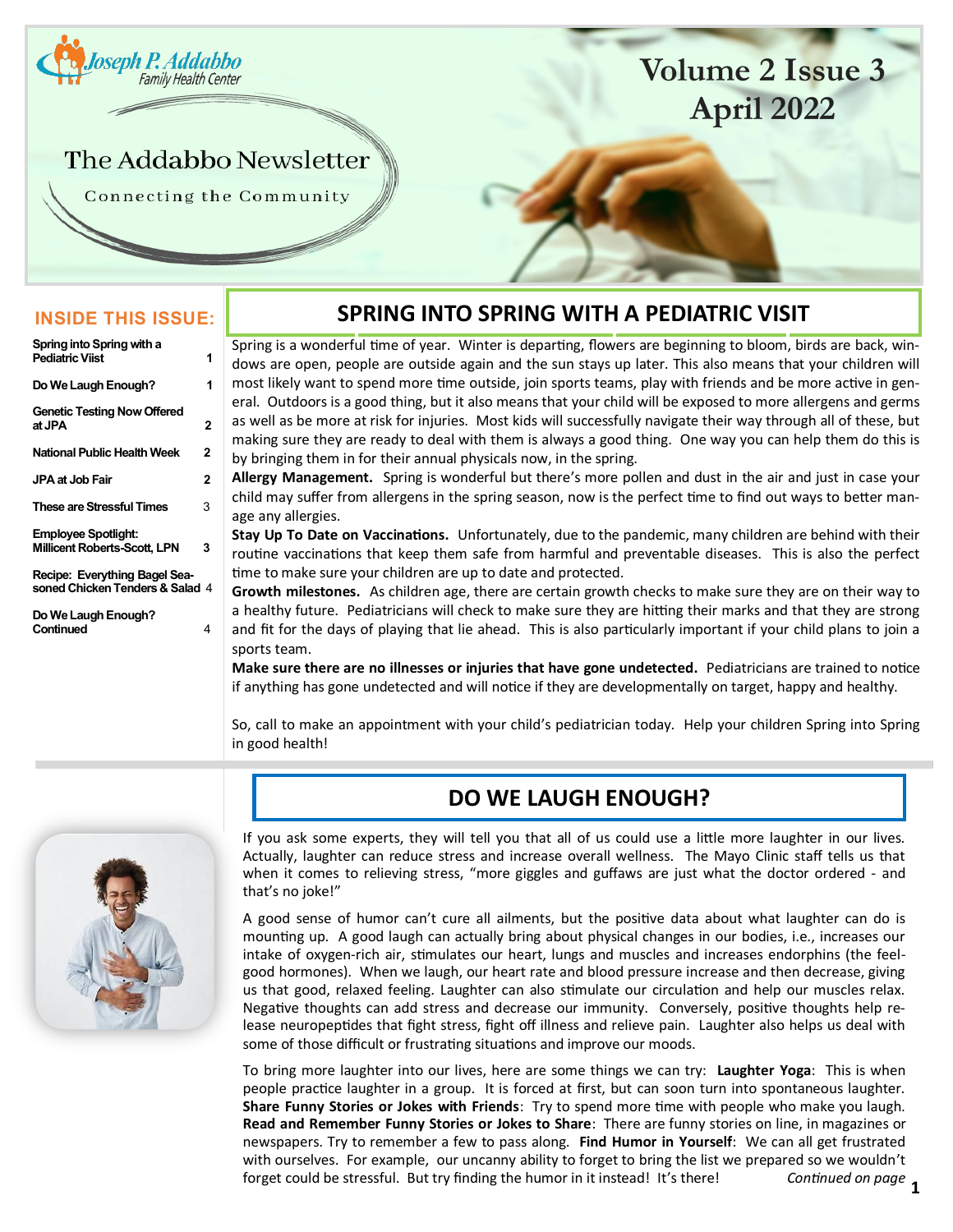**What is Genetics**? Genetics is a field of science that tracks how individual traits are passed down from parents to children through their genes, i.e. eye color, hair color, height, etc. Changes in genes,

called mutations, can also affect whether a person is likely to develop certain diseases, such as breast, ovarian, colon, prostate, uterine, gastric, renal and pancreatic cancer. Genetic information can help people determine cancer prevention plans.

Genetic testing is the use of medical tests to look for certain mutations in a person's genes. Although genetic testing can be used in many ways, we are focusing on its use in looking for gene changes linked to cancer so you can know more about your risk of developing cancer. Many people are at an increased risk for a particular cancer and don't even know it. The only way to know your risk is through genetic testing.

This type of testing is recommended if you have a family history of certain cancers to see if you carry a gene mutation that increases your risk. All relatives on both sides of the family (aunts, uncles, siblings, cousins, parents, etc.) should be considered when determining if you have a family history of cancer. Once you are tested, if it is determined that you are at an increased risk, your provider will give you a management plan. This may include earlier or more frequent screenings to help prevent the cancer you are at risk for or taking steps to lower your risk or catch it early.

The process for being tested begins by discussing the test with your JPA provider during a regular visit. During pre-test counseling, if you and your provider decide that a genetic test is appropriate for you, your provider will order the simple test conveniently through our on-site labs.

Once your full report is generated (in 2 weeks or less), your provider will determine if additional posttest counseling is indicated.

*This testing is covered for all Medicaid and Medicare patients and the testing entity (Natera) provides affordability programs so all patients, whether privately insured or uninsured, can have access to this genetic testing.* 



**NATIONAL PUBLIC HEALTH WEEK APRIL 4TH—10TH**

**GENETIC TESTING NOW OFFERED TO JPA PATIENTS** 

This is the week when the focus is on Public Health and how together, we can make our communities healthier, stronger and safer places to live, work and play. The 2022 theme is: Public Health is Where You Are. Thankfully, we are cautiously emerging from 2 years of social isolation due to the pandemic and that alone contributes to conditions in our communities that impact our health and wellbeing. This is a great opportunity to get involved and make an impact on public health in your community. Perhaps you could join a community garden, donate healthy and culturally appropriate canned food options to food pantries or volunteer at local food distributions. Ask questions during public forums about health subjects that are important to you. Learn more about the health care disparities that surround us. This year's focus during National Public Heath Week is to make sure people know that what is done right in your own community makes a big difference and helps make your community a better and healthier place. Having support and feeling included within our social communities can have a very positive effect on our mental and physical health.





Marijan Pavisic, V.P. Human Resources, joined members of JPA staff at NYC Councilmember Selvena Brooks-Powers' Job Fair at the Rockaway YMCA on Friday, March 18th.

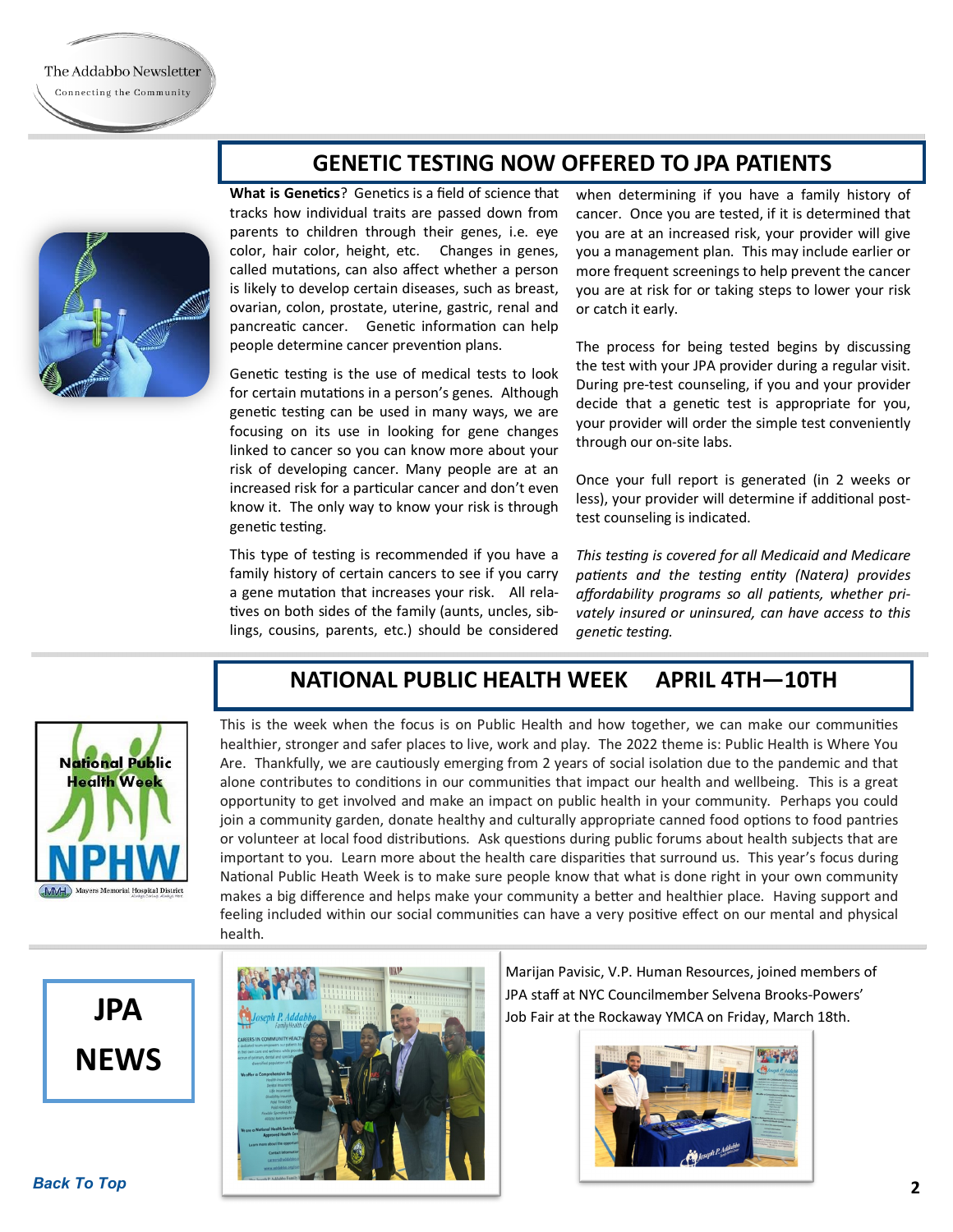### **THESE HAVE BEEN STRESSFUL TIMES FOR ALL OF US**



Stress is your body's way of responding to any kind of demand or threat—whether it is real or imagined—the bodies defenses kick into high gear in a rapid, automatic process known as the "fight or flight' reaction or the "stress response".

There is no doubt that these are stressful times for all of us. We have had to deal with the COVID-19 pandemic for many long months, the isolation it has brought about and the resulting family and community stresses. Now, we are dealing with international events that are stressful and again, we are feeling the impacts of growing economic stresses and higher prices for food, gas, rent and higher than normal bills to pay.

Some common stress symptoms are headaches, anxiety, overeating or undereating, muscle tension or pain, restlessness, angry outbursts, chest pain, drug or alcohol abuse, fatigue, irritability social withdrawal, stomach upset, sadness, depression or sleep problems. If you don't deal with these stress responses, they could result in high blood pressure, heart disease, obesity and diabetes.

It is always wise to consult your healthcare provider If you have any stress symptoms to make sure that they aren't symptoms of another medical condition. Once that has been confirmed, here are a few every-day stress busters that could help you get through these stressful times:

**Regular Exercise**—dancing is a great exercise. **Relaxation Techniques** like yoga or tai chi. **Take a Break**—close your eyes and imagine yourself in a relaxing place and feel the peace for 10 minutes. .

**Make Time for Hobbies**—gardening or arts & crafts.

**Keep a Journal**—it often helps to write things down.

**Go Easy on Yourself**—remind yourself that we just can't control everything. Don't wait until stress damages your health, relationships or quality of life.

"Stress is not what happens to us. It's our response TO what happens. And RESPONSE is something we CAN choose." *Maureen Killoran*



### **EMPLOYEE SPOTLIGHT – MILLICENT ROBERTS-SCOTT, LPN**

Millicent Roberts-Scott, LPN, grew up with her grandmother in Hollis, Queens. Her grandmother was an LPN, so she was exposed to a nursing career at a very young age. Millicent pursued her own nursing career at the VEEB Practical Nursing Program where she was recognized for her outstanding clinical work. She went on to complete a Preceptor program at South Nassau Community Hospital where she received the Barbara Herman McCluney scholarship for her perseverance and perfect attendance! She is planning to continue her nursing education at Nassau Community College soon.

She began working at JPA in 2019 during the height of the pandemic. At that time, she remembers that many staff members were out ill and thinking that "being sick was just not an option" for her. By the time her recruiting agency contract expired, she knew that she wanted to work at JPA full-time and applied. Between her application date and acceptance date, Millicent worked at Jamaica Hospital Medical Center and ambulatory care centers. She was delighted to come on board at JPA as an LPN with Ryan White at Site 1.

Her dedication to working in community healthcare stems from her firsthand experiences. She was a young, teenaged single parent with nowhere to live and no income. "I've been there personally, so I have a deep understanding of what patients can feel and what they can need," says Millicent. "I like being the nurse who stays at work a little later to accommodate someone who had to rush to pick up a child from daycare. I understand the patients who have little time for their own personal care." She knows what it is like to need compassionate, quality care and enjoys being in a position to provide just that.

Millicent has a full plate! She and her husband have 6 children ages 29, 28, 19, 12, 10 and 8. Her eldest daughter is a registered nurse currently working as a traveling nurse; another daughter is pursuing a career in nursing and her only son is studying law enforcement.

**[Back To Top](#page-0-0) 3** and actively seeking donations for toy and clothing drives for local shelters. In spite of her busy schedule, she finds the time to sing, do karaoke and drive around in her most prized possession—a completely pink Chevy! She and her husband enjoy attending car shows, fixing up old cars